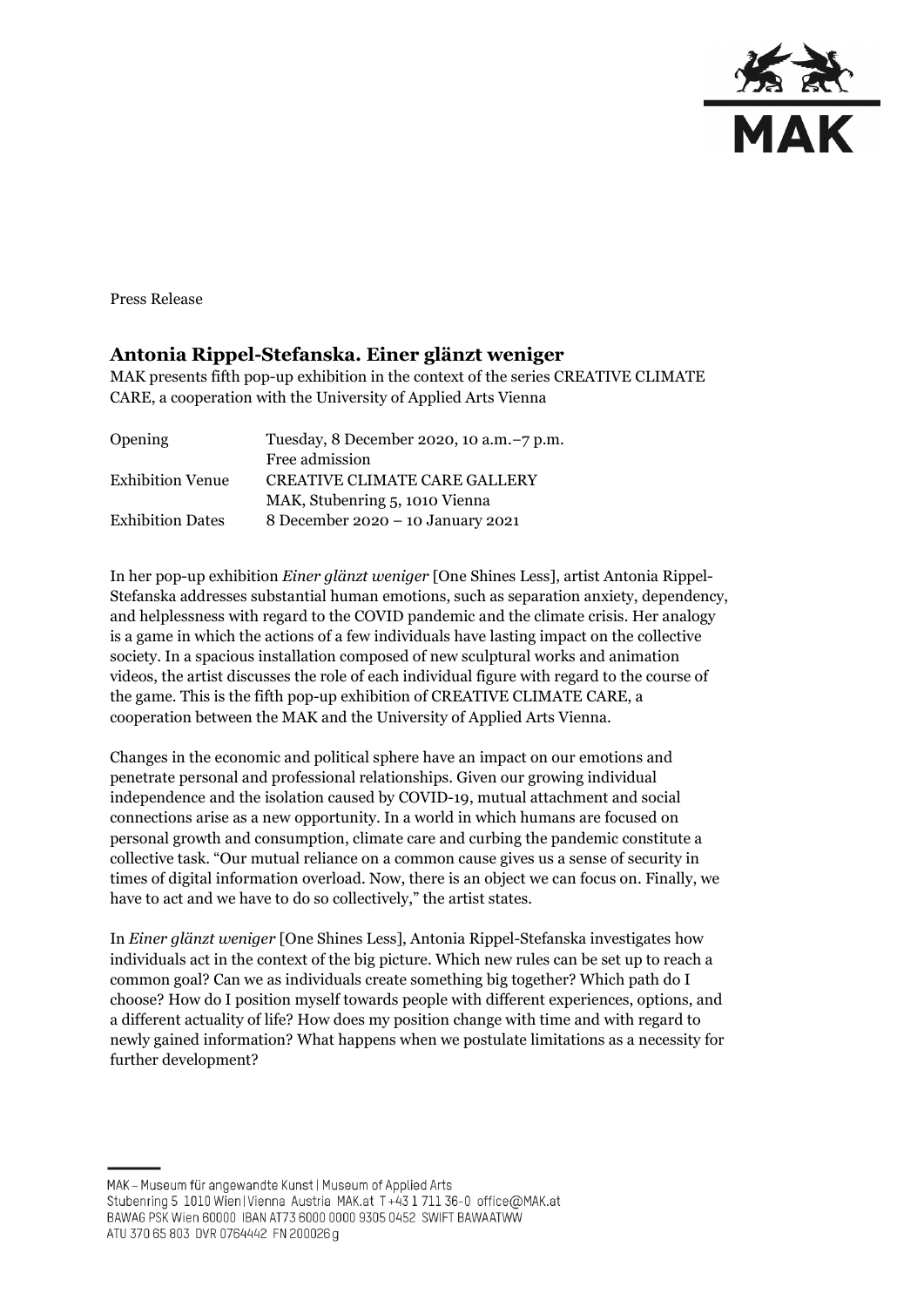

In the spacious multimedia installation, 3D animation loops and scenic film sequences, created in collaboration with Konstantin Thiesen and Julia Várkonyi, enter into a dialogue as "playing fields" with sculptures made of concrete, marble gravel, pigment, and wax—the "pawns." In a kind of family constellation, the artist translates the challenges of our current life onto the structures and dynamics of a family from which societies and personalities emerge.

"To me, our actuality of life consists of cycles repeating on a social, individual, and personal level. Nonetheless, these cycles are also connected with joy and have a playful touch," the artist states. In her animations, she sees an interplay between autonomy and connection, a conflict of loyalties, tension, letting go, but also a close observation of how processes develop. The slowness of the animation videos calls for the observer to focus and look closely, to endure—or also decide to turn away.

Antonia Rippel-Stefanska completed her graduate degree in "Fine Arts: Sculpture and Space," headed by Prof. Hans Schabus, in 2018. In her artistic practice, the artist, who also studied at the Gerrit Rietveld Academie, Amsterdam, addresses broad sculptural questions, volume and space, appropriation and autonomy.

With the exhibition cooperation CREATIVE CLIMATE CARE, the MAK and the University of Applied Arts Vienna are giving five graduates of the University of Applied Arts selected by a jury the opportunity of each exhibiting in the CREATIVE CLIMATE CARE GALLERY for three weeks. The series addresses the contribution of design, architecture, and art towards the development of a new mindset for active climate care.

The series of pop-up exhibitions in the context of CREATIVE CLIMATE CARE has, so far, presented works by Florian Semlitsch, Sophie Gogl, Chien-hua Huang, and Martina Menegon. The final contribution is this exhibition by Antonia Rippel-Stefanska.

Press photos are available for download at MAK.at/en/press